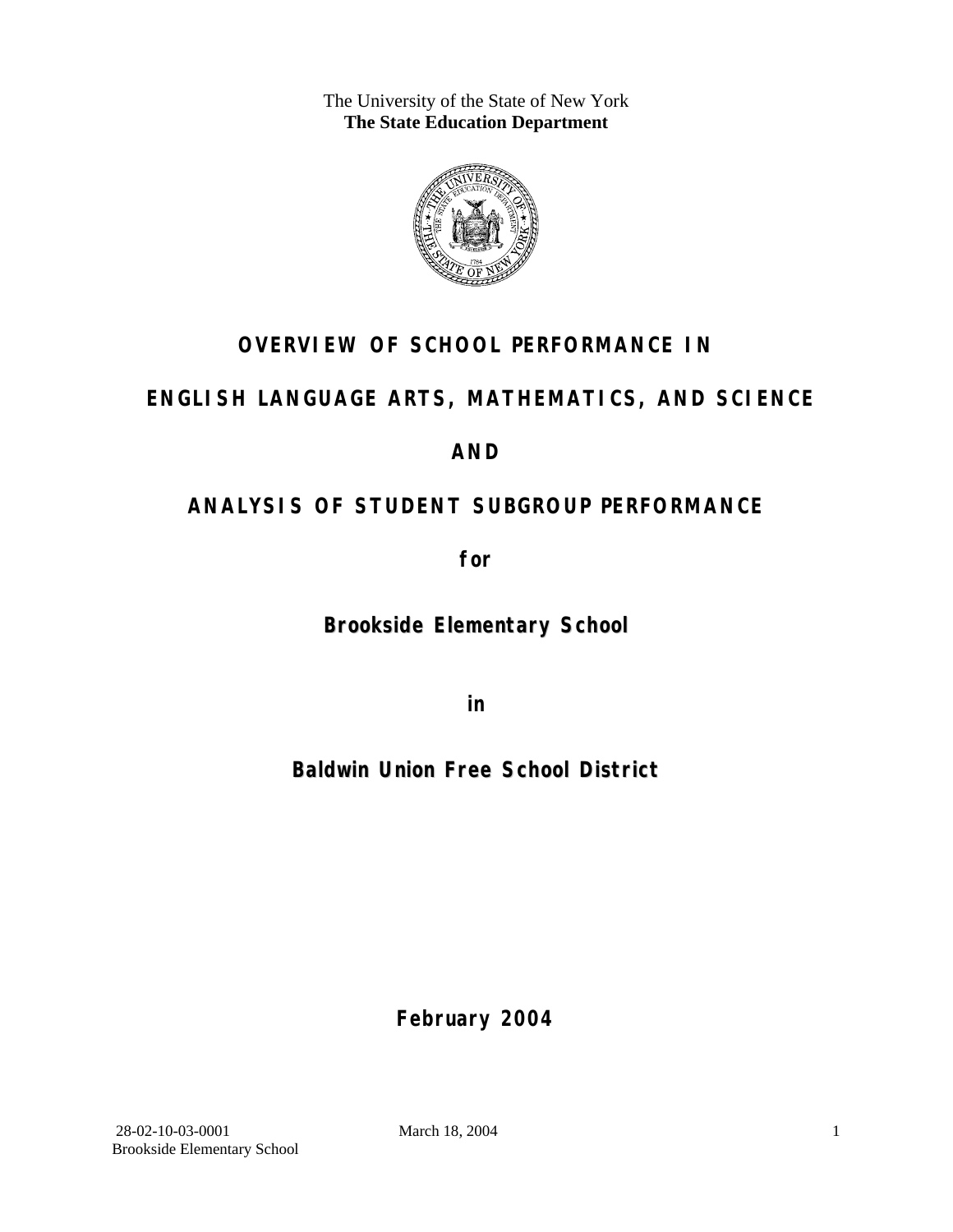#### **THE UNIVERSITY OF THE STATE OF NEW YORK**

#### **Regents of The University**

| Tonawanda             |
|-----------------------|
| <b>Hollis</b>         |
| Staten Island         |
| New Rochelle          |
| Peru                  |
| Huntington            |
| <b>North Syracuse</b> |
| New York              |
| <b>Belle Harbor</b>   |
| Buffalo               |
| Hartsdale             |
| Albany                |
| <b>Bronx</b>          |
| New York              |
| <b>Binghamton</b>     |
| Rochester             |

#### **President of The University and Commissioner of Education**

RICHARD P. MILLS

**Deputy Commissioner for Elementary, Middle, Secondary and Continuing Education**  JAMES A. KADAMUS

#### **Coordinator, School Operations and Management Services**

CHARLES SZUBERLA

#### **Coordinator, Information and Reporting Services**

MARTHA P. MUSSER

The State Education Department does not discriminate on the basis of age, color, religion, creed, disability, marital status, veteran status, national origin, race, gender, genetic predisposition or carrier status, or sexual orientation in its educational programs, services and activities. Portions of this publication can be made available in a variety of formats, including braille, large print or audio tape, upon request. Inquiries concerning this policy of nondiscrimination should be directed to the Department's Office for Diversity, Ethics, and Access, Room 530, Education Building, Albany, NY 12234. **Requests for additional copies of this publication may be made by contacting the Publications Sales Desk, Room 309, Education Building, Albany, NY 12234.** 

Please address all correspondence about this report that is not related to data corrections to:

*School Report Card Coordinator Information and Reporting Services Team New York State Education Department Room 863 EBA 89 Washington Avenue Albany, NY 12234*  E-mail: *RPTCARD@mail.nysed.gov*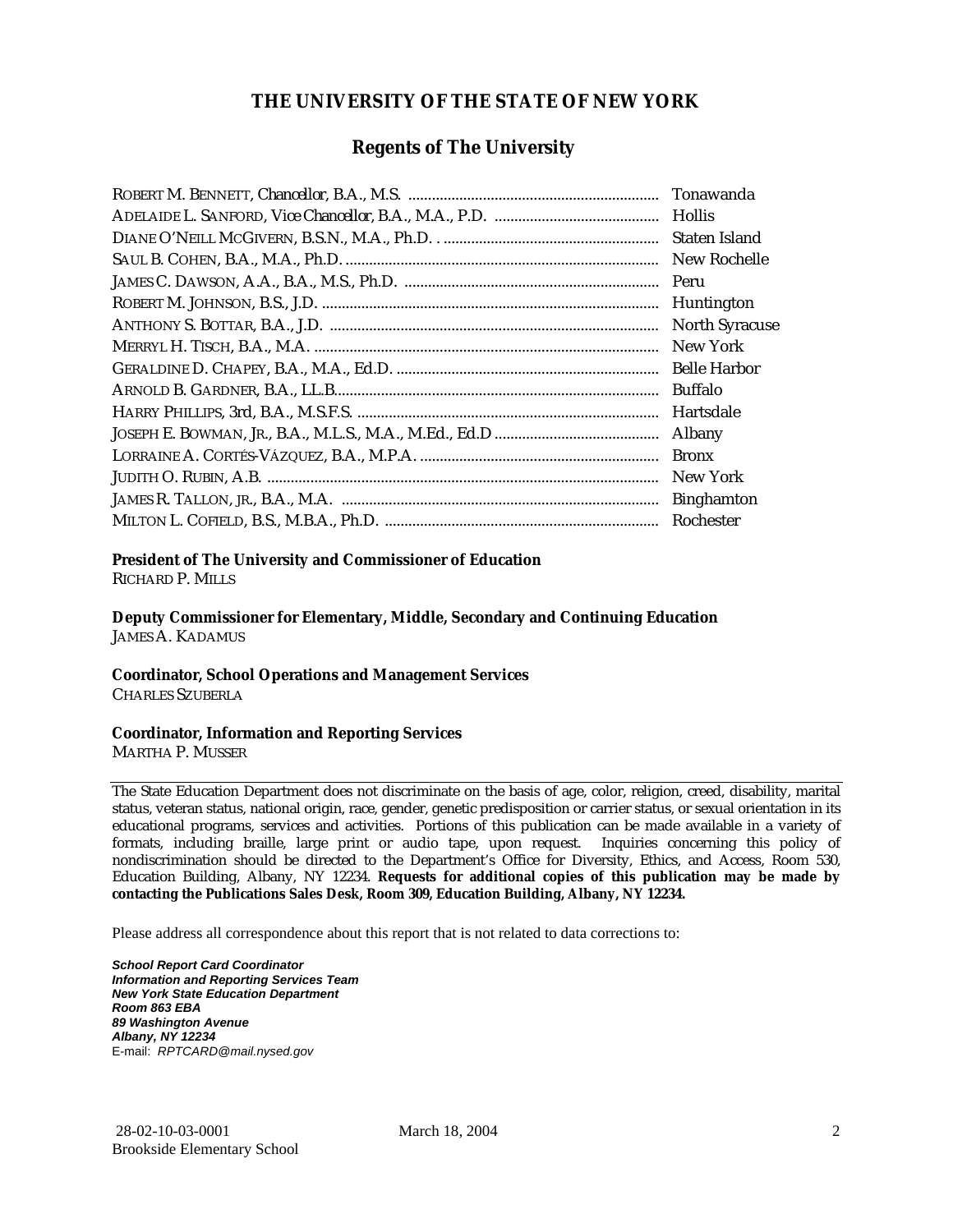The *New York State School Report Card* is an important part of the Board of Regents effort to raise learning standards for all students. It provides information to the public on student performance and other measures of school and district performance. Knowledge gained from the school report card on a school's strengths and weaknesses can be used to improve instruction and services to students.

The *New York State School Report Card* consists of three parts: the *Overview of School Performance in English Language Arts, Mathematics, and Science and Analysis of Student Subgroup Performance,* the *Comprehensive Information Report,* and the *School Accountability Report*. The *Overview and Analysis* presents performance data on measures required by the federal No Child Left Behind Act: English, mathematics, science, and graduation rate. Performance data on other State assessments can be found in the *Comprehensive Information Report*. The *School Accountability Report* provides information as to whether a school is making adequate progress toward enabling all students to achieve proficiency in English and mathematics.

State assessments are designed to help ensure that all students reach high learning standards. They show whether students are getting the foundation knowledge they need to succeed at the elementary, middle, and commencement levels and beyond. The State requires that students who are not making appropriate progress toward the standards receive academic intervention services.

In the *Overview*, performance on the elementary- and middle-level assessments in English language arts and mathematics and on the middle-level science test is reported in terms of mean scores and the percentage of students scoring at each of the four levels. These levels indicate performance on the standards from seriously deficient to advanced proficiency. Performance on the elementary-level science test is reported in terms of mean scores and the percentage of students making appropriate progress. Regents examination scores are reported in four score ranges. Scores of 65 to 100 are passing; scores of 55 to 64 earn credit toward a local diploma (with the approval of the local board of education). Though each elementary- and middle-level assessment is administered to students in a specific grade, secondary-level assessments are taken by students when they complete the coursework for the core curriculum. Therefore, the performance of students at the secondary level is measured for a student cohort rather than a group of students at a particular grade level. Students are grouped in cohorts according to the year in which they first entered grade 9.

The assessment data in the *Overview and Analysis* are for all tested students in the school, including general-education students and students with disabilities. In the *Overview*, each school's performance is compared with that of schools similar in grade level, district resources, and student needs as indicated by income and limited English proficiency (LEP) status. Each district's performance is compared with that of all public schools statewide. In the *Analysis*, performance is disaggregated by race/ethnicity, disability status, gender, LEP status, income level, and migrant status.

Explanations of terms referred to or symbols used in this part of the school report card may be found in the glossary on the last page. Further information on the school report card may be found in the guide, *Understanding Your School Report Card: February 2004*, available on the Information and Reporting Services Web site at www.emsc.nysed.gov/irts.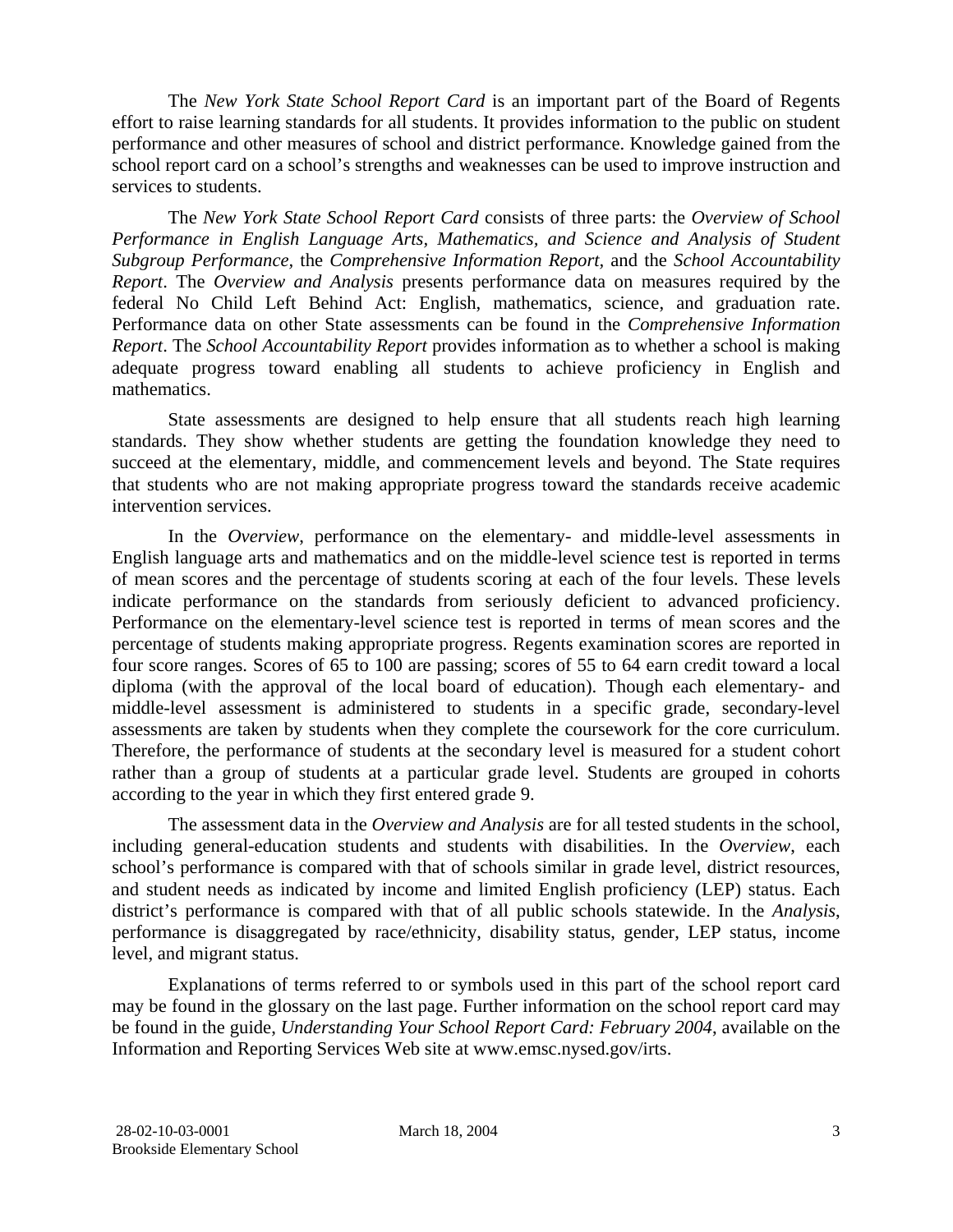# **Overview of School Performance in English Language Arts, Mathematics, and Science**

### **School Profile**

| Principal:<br>Ivy Sherman |             | Phone: | (516)377-9318             |
|---------------------------|-------------|--------|---------------------------|
| <b>Organization</b>       | Grade Range |        | <b>Student Enrollment</b> |
| $2002 - 03$               | $K-5$       |        | 233                       |

|  | 2001–02 School District-wide Total Expenditure per Pupil | \$13,217 |
|--|----------------------------------------------------------|----------|
|--|----------------------------------------------------------|----------|

#### **2002–03 Percentage of Core Classes Taught by Highly Qualified Teachers\***

| <b>Number of Core</b><br><b>Classes</b> | <b>Percent Taught</b><br>by Highly<br>Qualified<br><b>Teachers</b> |
|-----------------------------------------|--------------------------------------------------------------------|
|                                         |                                                                    |
|                                         | 100%                                                               |
|                                         |                                                                    |

\*For the 2002-03 school year, SED is reporting that teachers of core classes are highly qualified if they are certified to teach those classes. However, No Child Left Behind (NCLB) imposes requirements beyond certification for some teachers to be considered highly qualified. In future years, when New York State uses the NCLB criteria for reporting, certified teachers must fulfill all NCLB requirements to be counted as highly qualified.

#### **2002–03 Percentage of Teachers with No Valid Teaching Certificate\***

| Number of<br><b>Teachers</b> | <b>Percent with No</b><br><b>Valid Teaching</b><br><b>Certificate</b> |
|------------------------------|-----------------------------------------------------------------------|
| 13                           | ሰ%                                                                    |

\*This count includes teachers with temporary licenses who do not have a valid permanent, provisional, or transitional teaching certificate.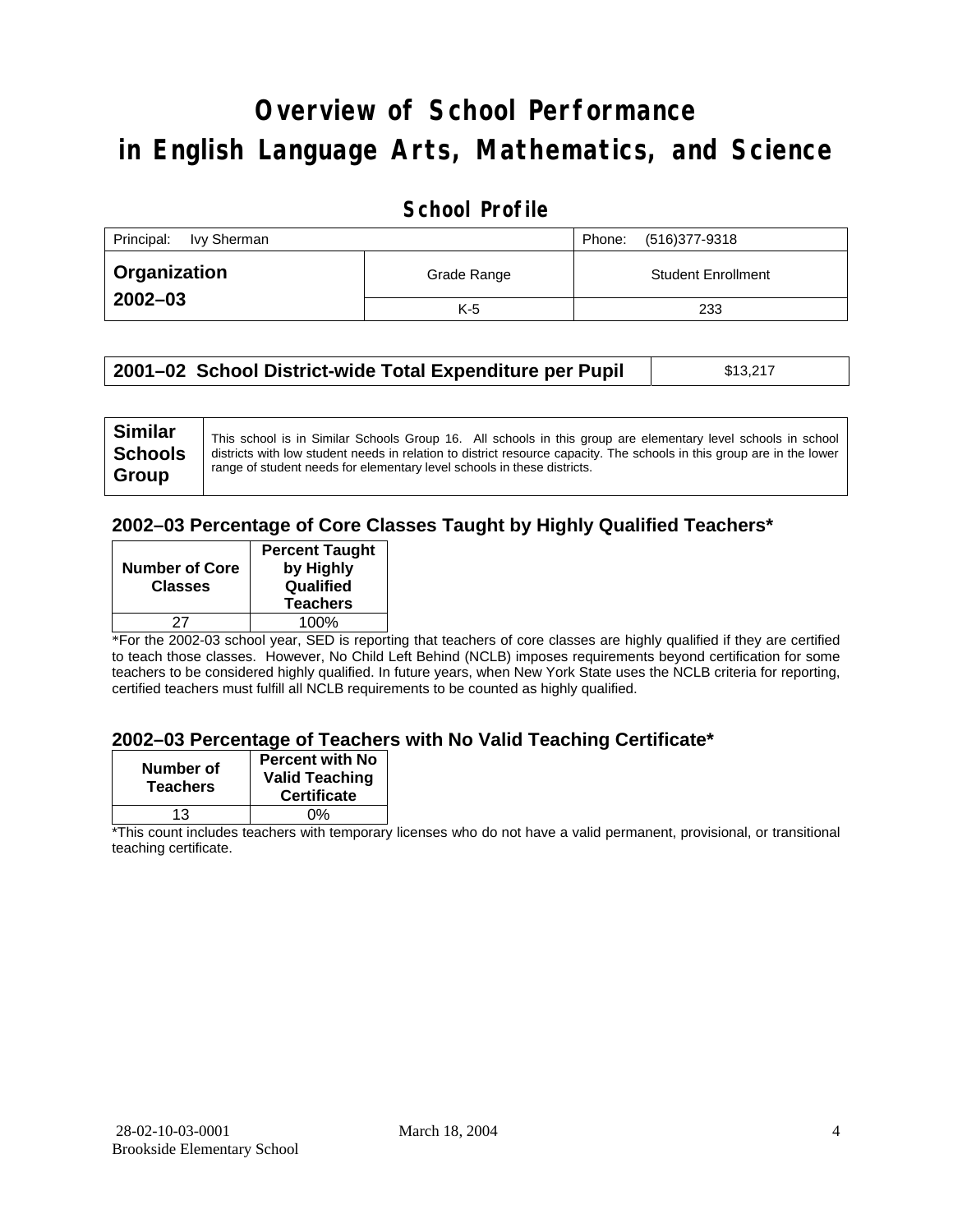English Language Arts



|                                        |                    | <b>Counts of Students Tested</b> |                    |                    |              |                   |
|----------------------------------------|--------------------|----------------------------------|--------------------|--------------------|--------------|-------------------|
| Performance at I<br><b>This School</b> | Level 1<br>455-602 | Level 2<br>603-644               | Level 3<br>645-691 | Level 4<br>692-800 | <b>Total</b> | <b>Mean Score</b> |
| Jan-Feb 2001                           |                    |                                  | 26                 | 11                 | 41           | 677               |
| Jan-Feb 2002                           |                    |                                  | 18                 | 20                 | 46           | 682               |
| Feb 2003                               |                    |                                  | 18                 | 13                 | 39           | 674               |

|         | Elementary-Level English Language Arts Levels — Listening, Reading, and Writing Standards                 |
|---------|-----------------------------------------------------------------------------------------------------------|
| Level 4 | These students exceed the standards and are moving toward high performance on the Regents examination.    |
| Level 3 | These students meet the standards and, with continued steady growth, should pass the Regents examination. |
| Level 2 | These students <b>need extra help</b> to meet the standards and pass the Regents examination.             |
| Level 1 | These students have serious academic deficiencies.                                                        |

**Performance of Limited English Proficient Students Taking the New York State English as a Second Language Achievement Test (NYSESLAT) as the Measure of English Language Arts Achievement**

| Grade 4 | <b>Number</b><br><b>Tested</b> | Level 1 | Level 2 | Level 3 | Level 4 |
|---------|--------------------------------|---------|---------|---------|---------|
| 2003    |                                |         |         |         |         |

**Performance of Students with Severe Disabilities on the New York State Alternate Assessment (NYSAA) in English** 

| <b>Elementary Level</b> | <b>Number</b><br>Tested | AA-Level 1 | AA-Level 2 | AA-Level 3 | AA-Level 4 |
|-------------------------|-------------------------|------------|------------|------------|------------|
| $2002 - 03$             |                         |            |            |            |            |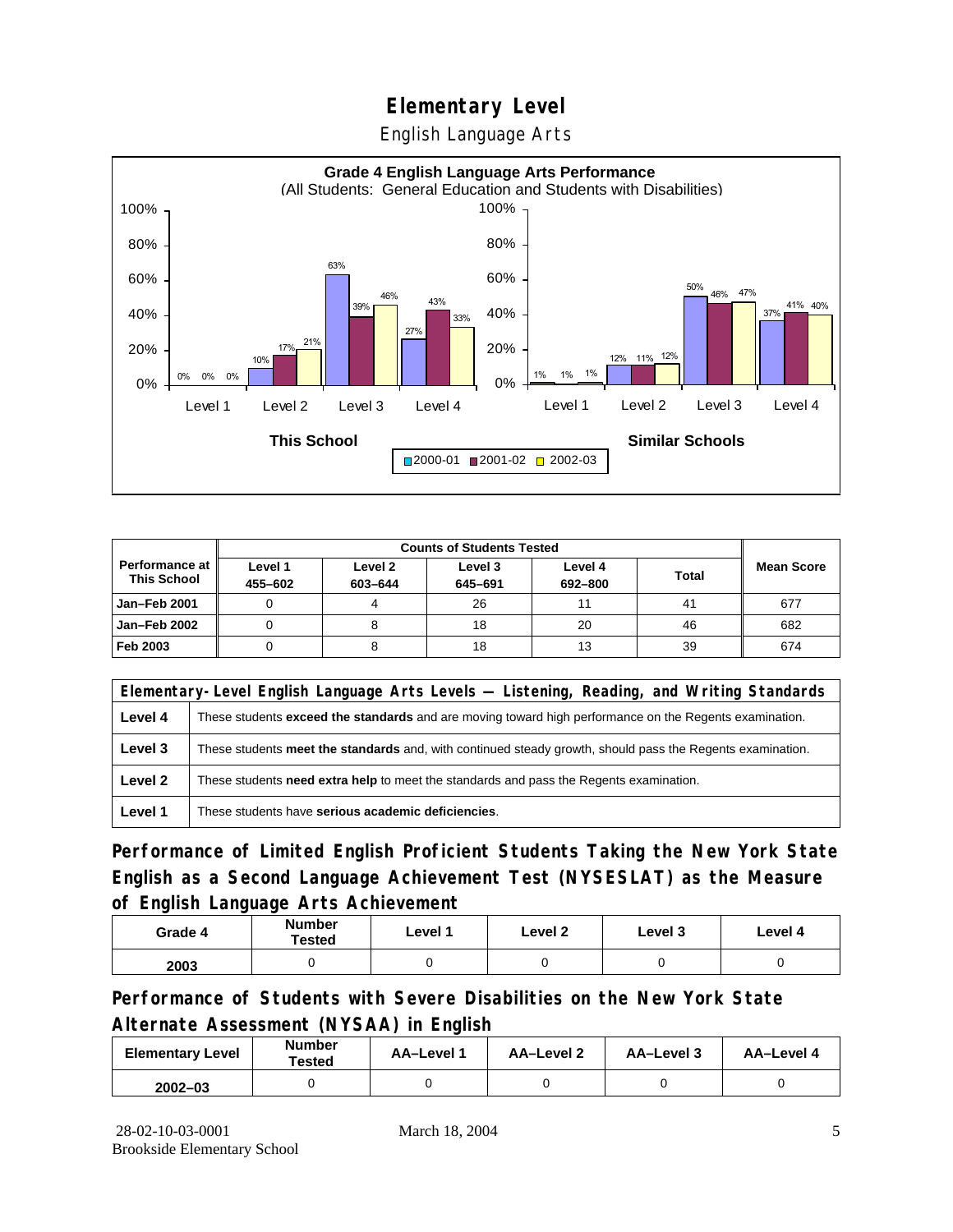### Mathematics



|                                      |                    | <b>Counts of Students Tested</b> |                    |                    |              |                   |  |
|--------------------------------------|--------------------|----------------------------------|--------------------|--------------------|--------------|-------------------|--|
| Performance at<br><b>This School</b> | Level 1<br>448-601 | Level 2<br>602-636               | Level 3<br>637-677 | Level 4<br>678-810 | <b>Total</b> | <b>Mean Score</b> |  |
| <b>May 2001</b>                      |                    |                                  | 15                 | 26                 | 43           | 691               |  |
| May 2002                             |                    |                                  | 30                 | 11                 | 46           | 662               |  |
| May 2003                             |                    |                                  |                    | 18                 | 39           | 673               |  |

|                                                     | Elementary-Level Mathematics Levels -                                                                         |  |  |  |
|-----------------------------------------------------|---------------------------------------------------------------------------------------------------------------|--|--|--|
| Knowledge, Reasoning, and Problem-Solving Standards |                                                                                                               |  |  |  |
| Level 4                                             | These students <b>exceed the standards</b> and are moving toward high performance on the Regents examination. |  |  |  |
| Level 3                                             | These students meet the standards and, with continued steady growth, should pass the Regents examination.     |  |  |  |
| Level 2                                             | These students need extra help to meet the standards and pass the Regents examination.                        |  |  |  |
| Level 1                                             | These students have serious academic deficiencies.                                                            |  |  |  |

### **Performance of Students with Severe Disabilities on the New York State Alternate Assessment (NYSAA) in Mathematics**

| <b>Elementary Level</b> | <b>Number</b><br>Tested | AA-Level 1 | AA-Level 2 | AA-Level 3 | AA-Level 4 |  |
|-------------------------|-------------------------|------------|------------|------------|------------|--|
| $2002 - 03$             |                         |            |            |            |            |  |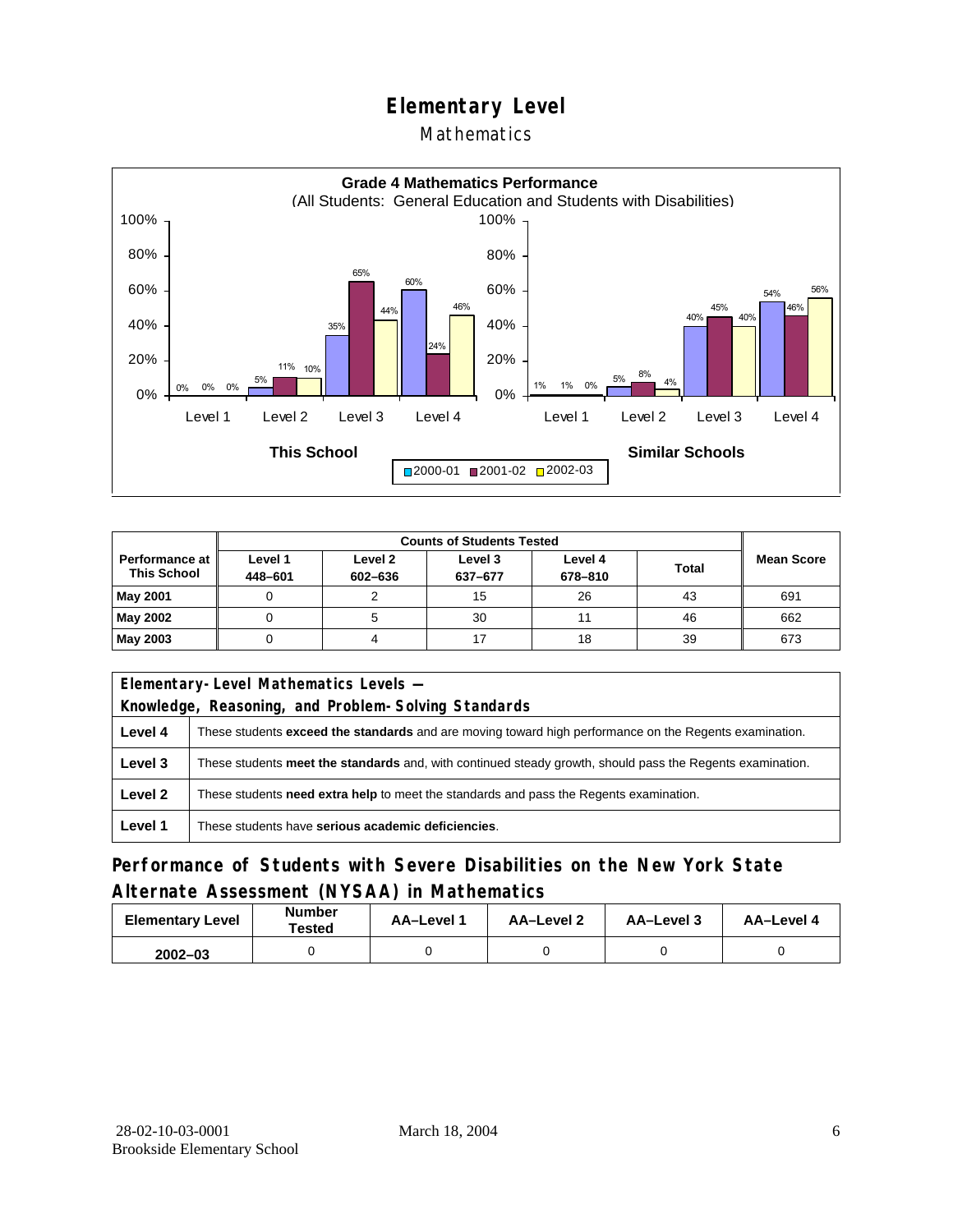Science Multiple-Choice



**All Students** 

|                 |    | Number Tested   Number Above SDL   Mean Score |    |
|-----------------|----|-----------------------------------------------|----|
| May 2001        | 43 | 38                                            | 38 |
| May 2002        | 46 | 40                                            | 35 |
| <b>May 2003</b> | 39 | 35                                            | 36 |

| Grade 4 Science - Knowledge, Reasoning, and Problem-Solving Standards |                                                                                                                                                                                                                                          |  |  |  |  |  |
|-----------------------------------------------------------------------|------------------------------------------------------------------------------------------------------------------------------------------------------------------------------------------------------------------------------------------|--|--|--|--|--|
| <b>Multiple-Choice</b><br><b>Test Component</b>                       | This component contains 45 multiple-choice questions based upon the New York State Elementary<br>Science Syllabus and referenced to the New York State Learning Standards for Mathematics, Science<br>and Technology (Elementary Level). |  |  |  |  |  |
| <b>State Designated</b>                                               | Students who correctly answer fewer than 30 of the 45 questions of the multiple-choice test component                                                                                                                                    |  |  |  |  |  |
| Level (SDL)                                                           | must receive academic intervention services in the following term of instruction.                                                                                                                                                        |  |  |  |  |  |
| <b>School Mean</b>                                                    | For the multiple-choice test component, the mean score is the average number of correct answers for                                                                                                                                      |  |  |  |  |  |
| <b>Scores</b>                                                         | students tested. If all tested students answered all questions correctly, this score would be 45.                                                                                                                                        |  |  |  |  |  |

## **Elementary Level**

#### Science Performance Test

The elementary-level science test is composed of two sections, the multiple-choice section (described above) and the performance test. The performance test is not used to determine the need for academic intervention services or for accountability purposes because not all students are administered the same three tasks.

| <b>All Students</b>                       |    |    |  |  |  |  |  |  |  |
|-------------------------------------------|----|----|--|--|--|--|--|--|--|
| <b>Number Tested</b><br><b>Mean Score</b> |    |    |  |  |  |  |  |  |  |
| May 2001                                  | 43 | 40 |  |  |  |  |  |  |  |
| May 2002                                  | 46 | 37 |  |  |  |  |  |  |  |
| <b>May 2003</b>                           | 39 | 39 |  |  |  |  |  |  |  |

### **Performance of Students with Severe Disabilities on the New York State Alternate Assessment (NYSAA) in Science**

| <b>Elementary Level</b> | <b>Number</b><br>Tested | AA-Level 1 | <b>AA-Level 2</b> | AA-Level 3 | AA-Level 4 |  |
|-------------------------|-------------------------|------------|-------------------|------------|------------|--|
| $2002 - 03$             |                         |            |                   |            |            |  |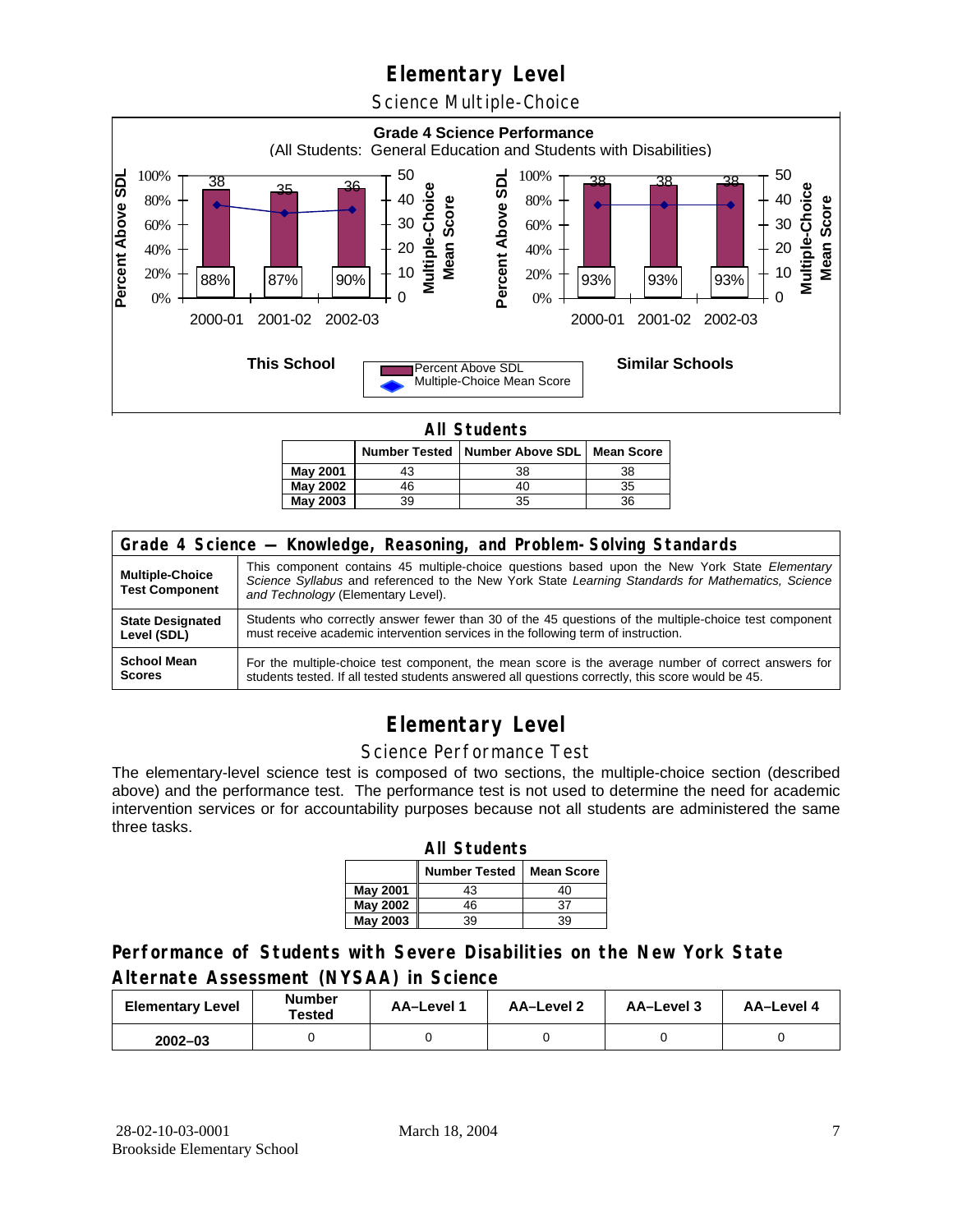# **Analysis of Student Subgroup Performance**

Historically, on State assessments the average performance of Black, Hispanic, and Native American students has been lower than that of White and Asian students. Similarly, students from lowincome families have not performed as well as those from higher income families. A high priority of the Board of Regents is to eliminate these gaps in student performance. In addition, Title I of the federal Elementary and Secondary Education Act includes explicit requirements "to ensure that students served by Title I are given the same opportunity to achieve to high standards and are held to the same high expectations as all students in each State."

This section of the school report card provides performance data for two years by racial/ethnic group, disability status, gender, English proficiency status, income level, and migrant status. The purpose of the student subgroup analyses is to determine if students who perform below the standards in any school tend to fall into particular groups, such as minority students, limited English proficient students, or economically disadvantaged students. If these analyses provide evidence that students in one of the groups achieve at a lower level than other students, the school and community should examine the reasons for this lower performance and make necessary changes in curriculum, instruction, and student support services to remedy these performance gaps. If your school did not report data for the 2002-03 school year for a subject and grade, a table showing data for subgroups in that subject and grade will not be included in the *Analysis*.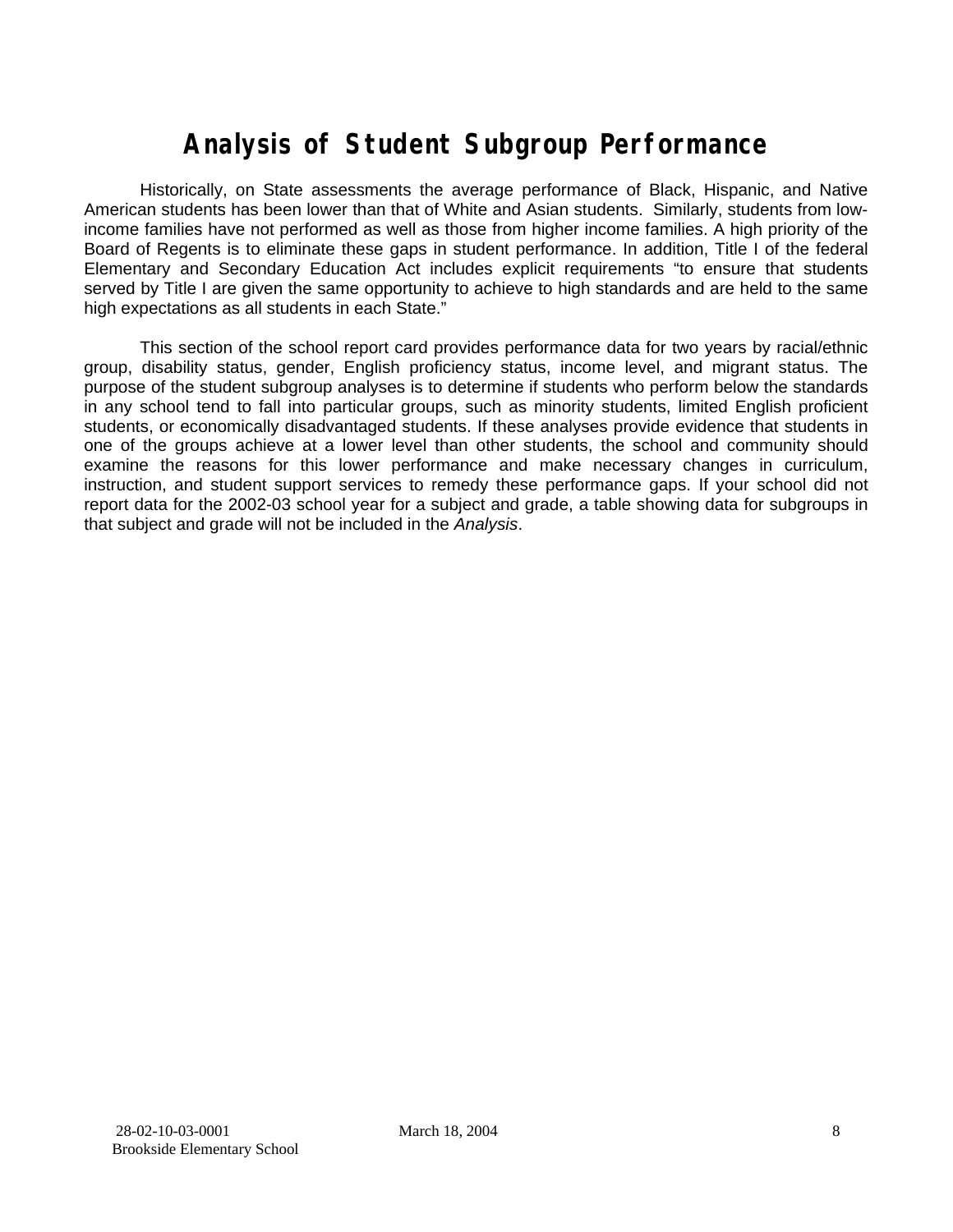### English Language Arts

|                                              | <u>gue a = migning e a a e</u><br>$2001 - 02$ |                                                                   |             |      | $2002 - 03$   |                                                                   |             |     |
|----------------------------------------------|-----------------------------------------------|-------------------------------------------------------------------|-------------|------|---------------|-------------------------------------------------------------------|-------------|-----|
| <b>Student Subgroup</b>                      | <b>Tested</b>                                 | <b>Percentages of Tested</b><br><b>Students Scoring at Levels</b> |             |      | <b>Tested</b> | <b>Percentages of Tested</b><br><b>Students Scoring at Levels</b> |             |     |
|                                              |                                               | $2 - 4$                                                           | $3 - 4$     | 4    |               | $2 - 4$                                                           | $3 - 4$     | 4   |
| <b>Results by Race/Ethnicity</b>             |                                               |                                                                   |             |      |               |                                                                   |             |     |
| American Indian/Alaskan Native               | $\mathbf 0$                                   | 0%                                                                | 0%          | 0%   | 0             | 0%                                                                | 0%          | 0%  |
| <b>Black</b>                                 | 33                                            | 100%                                                              | 82%         | 39%  | 31            | 100%                                                              | 77%         | 35% |
| Hispanic                                     | 8                                             | 100%                                                              | 75%         | 25%  | 4             | s                                                                 | s           | s   |
| Asian or Pacific Islander                    | 1                                             | s                                                                 | s           | s    | 1             | s                                                                 | $\mathbf s$ | s   |
| White                                        | 4                                             | s                                                                 | $\mathbf s$ | s    | 3             | $\mathbf s$                                                       | s           | s   |
| Total                                        | 46                                            | 100%                                                              | 83%         | 43%  | 39            | 100%                                                              | 79%         | 33% |
| Small Group Totals (s)                       | 5                                             | 100%                                                              | 100%        | 100% | 8             | 100%                                                              | 88%         | 25% |
| <b>Results by Disability Status</b>          |                                               |                                                                   |             |      |               |                                                                   |             |     |
| General-education students                   | 45                                            | $\mathbf s$                                                       | $\mathbf s$ | s    | 34            | 100%                                                              | 76%         | 32% |
| Students with disabilities                   | 1                                             | s                                                                 | s           | s    | 5             | 100%                                                              | 100%        | 40% |
| Total                                        | 46                                            | 100%                                                              | 83%         | 43%  | 39            | 100%                                                              | 79%         | 33% |
| <b>Results by Gender</b>                     |                                               |                                                                   |             |      |               |                                                                   |             |     |
| Female                                       | 28                                            | 100%                                                              | 86%         | 46%  | 14            | 100%                                                              | 86%         | 36% |
| Male                                         | 18                                            | 100%                                                              | 78%         | 39%  | 25            | 100%                                                              | 76%         | 32% |
| Total                                        | 46                                            | 100%                                                              | 83%         | 43%  | 39            | 100%                                                              | 79%         | 33% |
| <b>Results by English Proficiency Status</b> |                                               |                                                                   |             |      |               |                                                                   |             |     |
| English proficient                           | 46                                            | 100%                                                              | 83%         | 43%  | 39            | 100%                                                              | 79%         | 33% |
| Limited English proficient                   | $\mathbf 0$                                   | 0%                                                                | 0%          | 0%   | 0             | 0%                                                                | 0%          | 0%  |
| Total                                        | 46                                            | 100%                                                              | 83%         | 43%  | 39            | 100%                                                              | 79%         | 33% |
| <b>Results by Income Level</b>               |                                               |                                                                   |             |      |               |                                                                   |             |     |
| Economically disadvantaged                   | $\mathbf{1}$                                  | s                                                                 | s           | s    | 1             | s                                                                 | s           | s   |
| Not disadvantaged                            | 45                                            | $\mathbf s$                                                       | $\mathbf s$ | s    | 38            | s                                                                 | s           | s   |
| Total                                        | 46                                            | 100%                                                              | 83%         | 43%  | 39            | 100%                                                              | 79%         | 33% |
| <b>Results by Migrant Status</b>             |                                               |                                                                   |             |      |               |                                                                   |             |     |
| Migrant family                               | $\mathbf 0$                                   | 0%                                                                | 0%          | 0%   | $\mathbf 0$   | 0%                                                                | 0%          | 0%  |
| Not migrant family                           | 46                                            | 100%                                                              | 83%         | 43%  | 39            | 100%                                                              | 79%         | 33% |
| Total                                        | 46                                            | 100%                                                              | 83%         | 43%  | 39            | 100%                                                              | 79%         | 33% |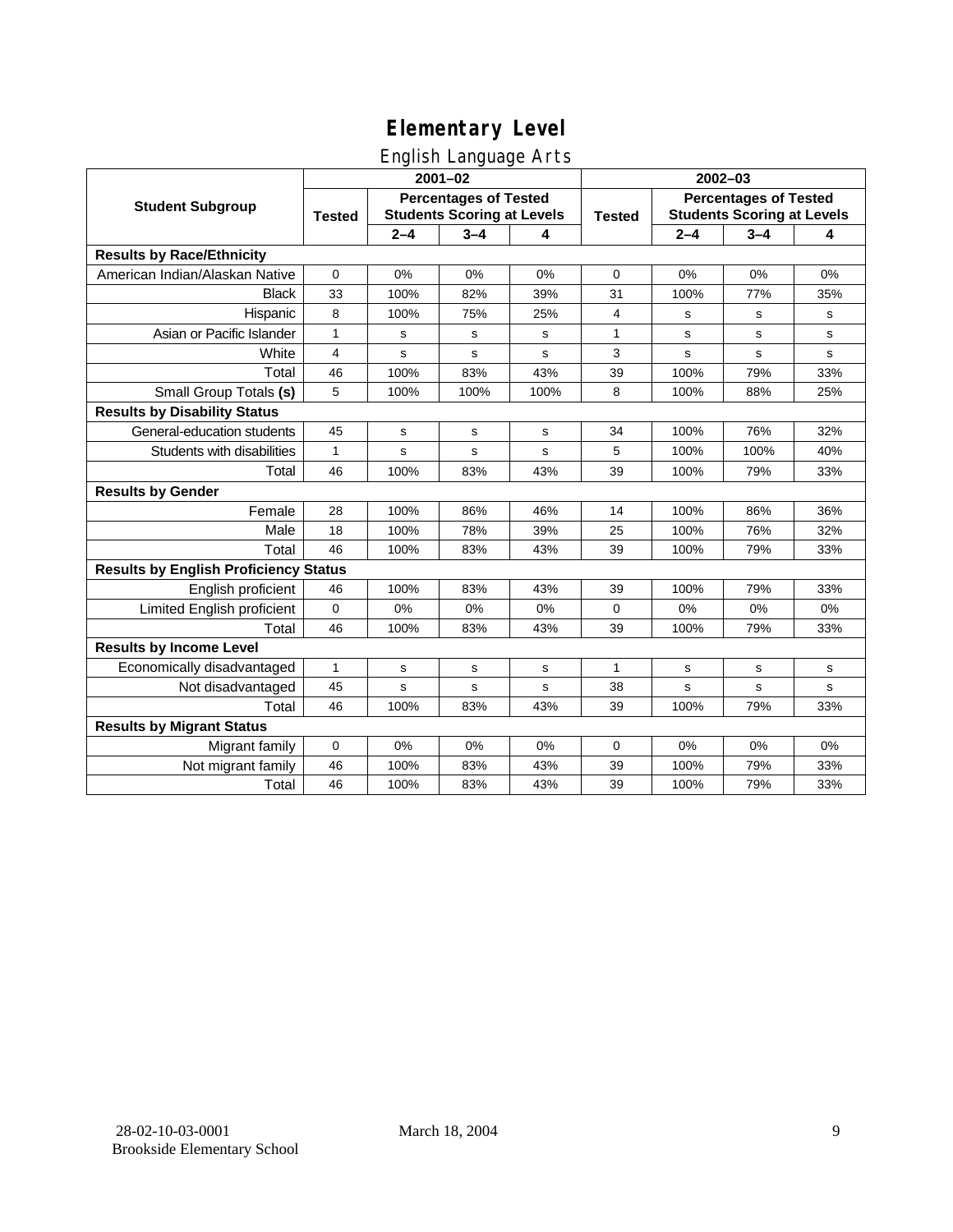### Mathematics

|                                              | $2001 - 02$                                                                        |         |             |               | $2002 - 03$                                                       |         |         |     |
|----------------------------------------------|------------------------------------------------------------------------------------|---------|-------------|---------------|-------------------------------------------------------------------|---------|---------|-----|
| <b>Student Subgroup</b>                      | <b>Percentages of Tested</b><br><b>Students Scoring at Levels</b><br><b>Tested</b> |         |             | <b>Tested</b> | <b>Percentages of Tested</b><br><b>Students Scoring at Levels</b> |         |         |     |
|                                              |                                                                                    | $2 - 4$ | $3 - 4$     | 4             |                                                                   | $2 - 4$ | $3 - 4$ | 4   |
| <b>Results by Race/Ethnicity</b>             |                                                                                    |         |             |               |                                                                   |         |         |     |
| American Indian/Alaskan Native               | 0                                                                                  | 0%      | 0%          | 0%            | $\Omega$                                                          | 0%      | 0%      | 0%  |
| <b>Black</b>                                 | 33                                                                                 | 100%    | 85%         | 15%           | 31                                                                | 100%    | 87%     | 45% |
| Hispanic                                     | 8                                                                                  | 100%    | 100%        | 38%           | 4                                                                 | s       | s       | s   |
| Asian or Pacific Islander                    | $\mathbf{1}$                                                                       | s       | s           | s             | 1                                                                 | s       | s       | s   |
| White                                        | $\overline{4}$                                                                     | s       | $\mathbf s$ | s             | 3                                                                 | s       | s       | s   |
| Total                                        | 46                                                                                 | 100%    | 89%         | 24%           | 39                                                                | 100%    | 90%     | 46% |
| Small Group Totals (s)                       | 5                                                                                  | 100%    | 100%        | 60%           | 8                                                                 | 100%    | 100%    | 50% |
| <b>Results by Disability Status</b>          |                                                                                    |         |             |               |                                                                   |         |         |     |
| General-education students                   | 45                                                                                 | s       | s           | s             | 34                                                                | 100%    | 88%     | 41% |
| Students with disabilities                   | 1                                                                                  | s       | $\mathbf s$ | s             | 5                                                                 | 100%    | 100%    | 80% |
| Total                                        | 46                                                                                 | 100%    | 89%         | 24%           | 39                                                                | 100%    | 90%     | 46% |
| <b>Results by Gender</b>                     |                                                                                    |         |             |               |                                                                   |         |         |     |
| Female                                       | 28                                                                                 | 100%    | 89%         | 21%           | 14                                                                | 100%    | 86%     | 36% |
| Male                                         | 18                                                                                 | 100%    | 89%         | 28%           | 25                                                                | 100%    | 92%     | 52% |
| Total                                        | 46                                                                                 | 100%    | 89%         | 24%           | 39                                                                | 100%    | 90%     | 46% |
| <b>Results by English Proficiency Status</b> |                                                                                    |         |             |               |                                                                   |         |         |     |
| English proficient                           | 46                                                                                 | 100%    | 89%         | 24%           | 39                                                                | 100%    | 90%     | 46% |
| Limited English proficient                   | $\Omega$                                                                           | 0%      | 0%          | 0%            | $\Omega$                                                          | 0%      | 0%      | 0%  |
| Total                                        | 46                                                                                 | 100%    | 89%         | 24%           | 39                                                                | 100%    | 90%     | 46% |
| <b>Results by Income Level</b>               |                                                                                    |         |             |               |                                                                   |         |         |     |
| Economically disadvantaged                   | 1                                                                                  | s       | s           | s             | 1                                                                 | s       | s       | s   |
| Not disadvantaged                            | 45                                                                                 | s       | s           | s             | 38                                                                | s       | s       | s   |
| Total                                        | 46                                                                                 | 100%    | 89%         | 24%           | 39                                                                | 100%    | 90%     | 46% |
| <b>Results by Migrant Status</b>             |                                                                                    |         |             |               |                                                                   |         |         |     |
| Migrant family                               | 0                                                                                  | 0%      | 0%          | 0%            | $\mathbf 0$                                                       | 0%      | 0%      | 0%  |
| Not migrant family                           | 46                                                                                 | 100%    | 89%         | 24%           | 39                                                                | 100%    | 90%     | 46% |
| Total                                        | 46                                                                                 | 100%    | 89%         | 24%           | 39                                                                | 100%    | 90%     | 46% |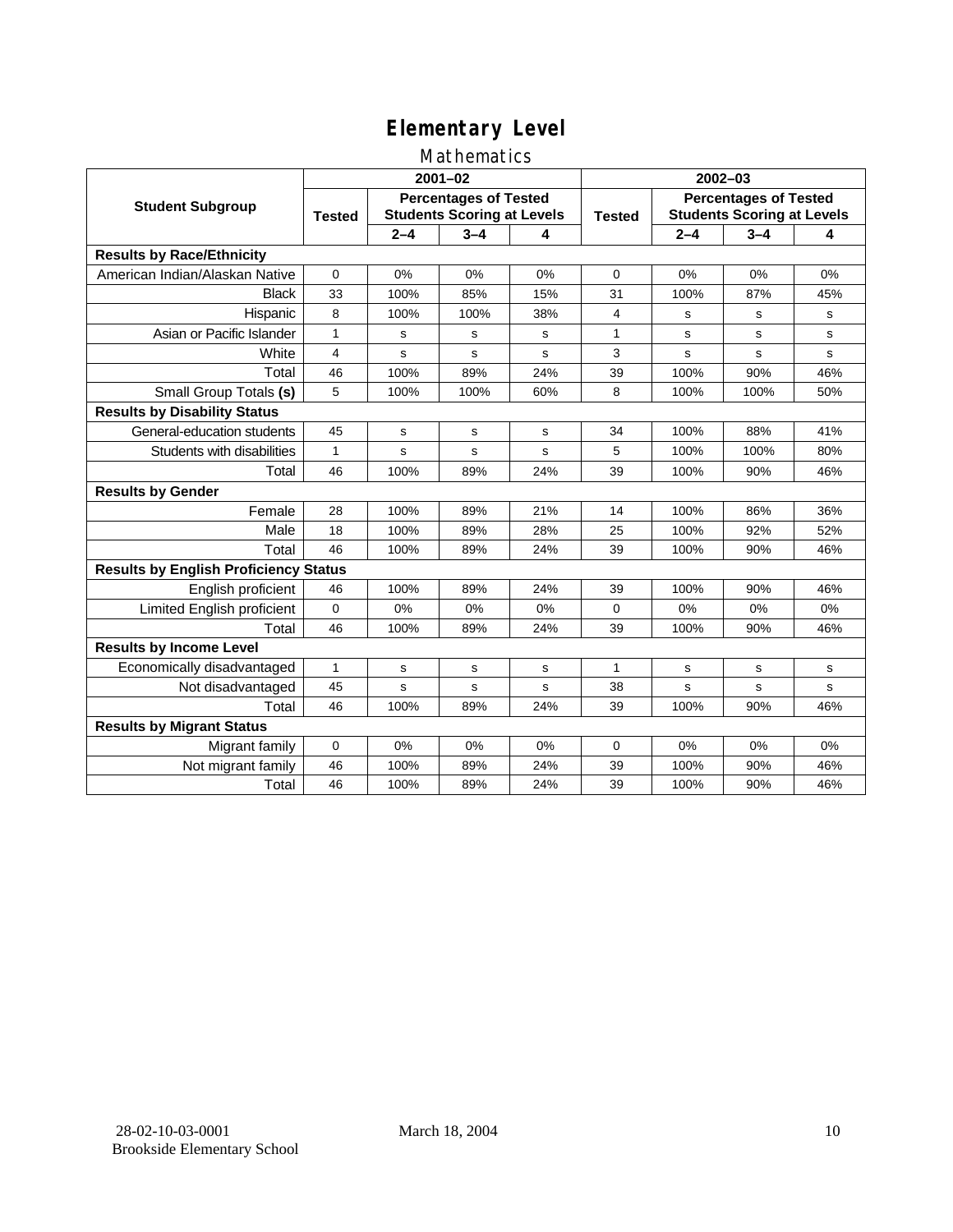### Science Multiple-Choice

|                                              | $2001 - 02$   |                                                                                       | 2002-03       |                                                                                       |  |  |
|----------------------------------------------|---------------|---------------------------------------------------------------------------------------|---------------|---------------------------------------------------------------------------------------|--|--|
| <b>Student Subgroup</b>                      | <b>Tested</b> | Percentages of<br><b>Tested</b><br><b>Students</b><br><b>Scoring above</b><br>the SDL | <b>Tested</b> | Percentages of<br><b>Tested</b><br><b>Students</b><br><b>Scoring above</b><br>the SDL |  |  |
| <b>Results by Race/Ethnicity</b>             |               |                                                                                       |               |                                                                                       |  |  |
| American Indian/Alaskan Native               | $\Omega$      | 0%                                                                                    | $\Omega$      | 0%                                                                                    |  |  |
| <b>Black</b>                                 | 33            | 82%                                                                                   | 31            | 90%                                                                                   |  |  |
| Hispanic                                     | 8             | 100%                                                                                  | 4             | s                                                                                     |  |  |
| Asian or Pacific Islander                    | $\mathbf{1}$  | s                                                                                     | $\mathbf{1}$  | s                                                                                     |  |  |
| White                                        | 4             | s                                                                                     | 3             | s                                                                                     |  |  |
| Total                                        | 46            | 87%                                                                                   | 39            | 90%                                                                                   |  |  |
| Small Group Totals (s)                       | 5             | 100%                                                                                  | 8             | 88%                                                                                   |  |  |
| <b>Results by Disability Status</b>          |               |                                                                                       |               |                                                                                       |  |  |
| General-education students                   | 45            | s                                                                                     | 34            | 91%                                                                                   |  |  |
| Students with disabilities                   | $\mathbf{1}$  | s                                                                                     | 5             | 80%                                                                                   |  |  |
| Total                                        | 46            | 87%                                                                                   | 39            | 90%                                                                                   |  |  |
| <b>Results by Gender</b>                     |               |                                                                                       |               |                                                                                       |  |  |
| Female                                       | 28            | 82%                                                                                   | 14            | 79%                                                                                   |  |  |
| Male                                         | 18            | 94%                                                                                   | 25            | 96%                                                                                   |  |  |
| Total                                        | 46            | 87%                                                                                   | 39            | 90%                                                                                   |  |  |
| <b>Results by English Proficiency Status</b> |               |                                                                                       |               |                                                                                       |  |  |
| English proficient                           | 46            | 87%                                                                                   | 39            | 90%                                                                                   |  |  |
| Limited English proficient                   | 0             | 0%                                                                                    | 0             | 0%                                                                                    |  |  |
| Total                                        | 46            | 87%                                                                                   | 39            | 90%                                                                                   |  |  |
| <b>Results by Income Level</b>               |               |                                                                                       |               |                                                                                       |  |  |
| Economically disadvantaged                   | $\mathbf{1}$  | s                                                                                     | $\mathbf{1}$  | s                                                                                     |  |  |
| Not disadvantaged                            | 45            | s                                                                                     | 38            | s                                                                                     |  |  |
| Total                                        | 46            | 87%                                                                                   | 39            | 90%                                                                                   |  |  |
| <b>Results by Migrant Status</b>             |               |                                                                                       |               |                                                                                       |  |  |
| Migrant family                               | $\Omega$      | 0%                                                                                    | $\Omega$      | 0%                                                                                    |  |  |
| Not migrant family                           | 46            | 87%                                                                                   | 39            | 90%                                                                                   |  |  |
| Total                                        | 46            | 87%                                                                                   | 39            | 90%                                                                                   |  |  |